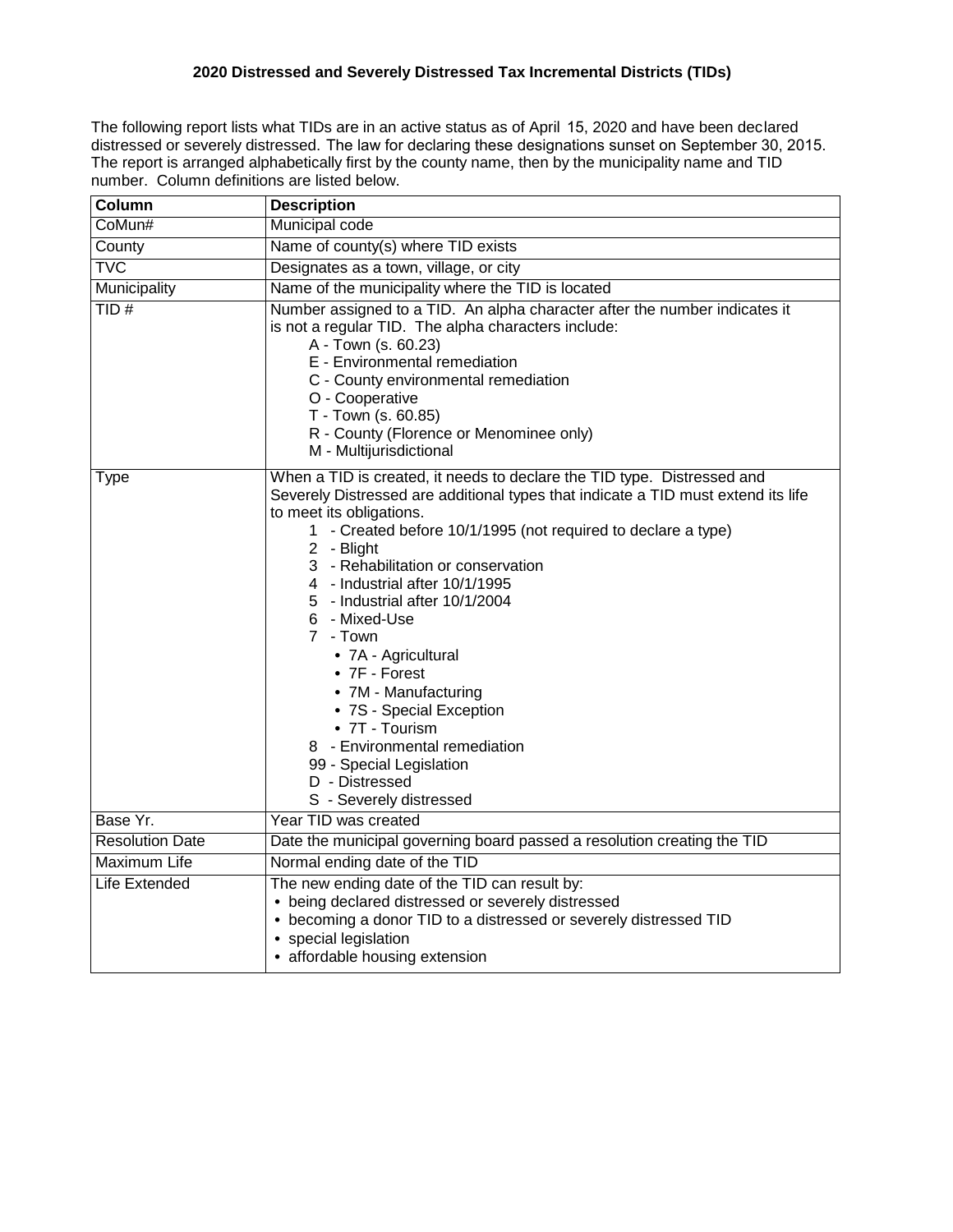## **Distressed and Severely Distressed Tax Incremental Districts** TID106WI DATE: 04/16/2020  **April 2020**

PAGE: 1

| CoMun# | County            | <b>TVC</b>        | <b>Municipality</b>    | TID# | <b>Type</b> | Base Yr. | <b>Resolution Date</b> | <b>Maximum Life</b> | <b>Life Extended</b> |
|--------|-------------------|-------------------|------------------------|------|-------------|----------|------------------------|---------------------|----------------------|
| 01291  | <b>ADAMS</b>      | <b>CITY OF</b>    | <b>WISCONSIN DELLS</b> | 003  | 6S          | 2005     | 05/17/2005             | 05/17/2025          | 05/17/2045           |
| 02201  | <b>ASHLAND</b>    | <b>CITY OF</b>    | <b>ASHLAND</b>         | 009  | 6D          | 2006     | 08/08/2006             | 08/08/2026          | 08/08/2036           |
| 03206  | <b>BARRON</b>     | <b>CITY OF</b>    | <b>BARRON</b>          | 003  | 6S          | 2005     | 05/11/2005             | 05/11/2025          | 05/11/2045           |
| 03116  | <b>BARRON</b>     | <b>VILLAGE OF</b> | <b>DALLAS</b>          | 002  | 2D          | 2001     | 06/11/2001             | 06/11/2028          | 06/11/2038           |
| 06251  | <b>BUFFALO</b>    | <b>CITY OF</b>    | <b>MONDOVI</b>         | 002  | 6D          | 2005     | 09/28/2005             | 09/28/2025          | 09/28/2035           |
| 07181  | <b>BURNETT</b>    | <b>VILLAGE OF</b> | <b>SIREN</b>           | 001  | 1D          | 1994     | 09/08/1994             | 09/08/2021          | 09/08/2031           |
| 09206  | <b>CHIPPEWA</b>   | <b>CITY OF</b>    | <b>BLOOMER</b>         | 004  | 6D          | 2005     | 08/10/2005             | 08/10/2025          | 08/10/2035           |
| 09211  | <b>CHIPPEWA</b>   | <b>CITY OF</b>    | <b>CHIPPEWA FALLS</b>  | 005  | 4D          | 1998     | 11/18/1997             | 11/18/2020          | 11/18/2030           |
| 09281  | <b>CHIPPEWA</b>   | <b>CITY OF</b>    | <b>STANLEY</b>         | 003  | 4D          | 2001     | 09/27/2001             | 09/27/2024          | 09/27/2034           |
| 10261  | <b>CLARK</b>      | <b>CITY OF</b>    | <b>NEILLSVILLE</b>     | 002  | 4D          | 1999     | 08/30/1999             | 08/30/2022          | 08/30/2032           |
| 10265  | <b>CLARK</b>      | <b>CITY OF</b>    | <b>OWEN</b>            | 003  | 3D          | 1996     | 09/24/1996             | 09/24/2023          | 09/27/2033           |
| 10265  | <b>CLARK</b>      | <b>CITY OF</b>    | <b>OWEN</b>            | 004  | 4D          | 2004     | 09/28/2004             | 09/28/2027          | 09/28/2037           |
| 11177  | <b>COLUMBIA</b>   | <b>VILLAGE OF</b> | <b>RIO</b>             | 001  | 1D          | 1988     | 09/20/1988             | 09/20/2015          | 09/20/2025           |
| 11291  | <b>COLUMBIA</b>   | <b>CITY OF</b>    | <b>WISCONSIN DELLS</b> | 003  | 6S          | 2005     | 05/17/2005             | 05/17/2025          | 05/17/2045           |
| 14146  | <b>DODGE</b>      | <b>VILLAGE OF</b> | <b>LOMIRA</b>          | 004  | 5D          | 2006     | 12/07/2005             | 12/07/2025          | 12/07/2035           |
| 14292  | <b>DODGE</b>      | <b>CITY OF</b>    | <b>WAUPUN</b>          | 001  | 1D          | 1987     | 09/30/1987             | 09/30/2014          | 09/30/2024           |
| 15281  | <b>DOOR</b>       | <b>CITY OF</b>    | <b>STURGEON BAY</b>    | 002  | 1D          | 1994     | 09/06/1994             | 09/06/2021          | 09/06/2031           |
| 16281  | <b>DOUGLAS</b>    | <b>CITY OF</b>    | <b>SUPERIOR</b>        | 011  | 6D          | 2008     | 05/06/2008             | 05/06/2028          | 05/06/2038           |
| 17251  | <b>DUNN</b>       | <b>CITY OF</b>    | <b>MENOMONIE</b>       | 013  | 4D          | 2004     | 12/10/2003             | 12/10/2026          | 12/10/2036           |
| 20126  | FOND DU LAC       | <b>VILLAGE OF</b> | <b>FAIRWATER</b>       | 001  | 4D          | 1997     | 04/08/1997             | 04/08/2020          | 04/08/2030           |
| 22246  | <b>GRANT</b>      | <b>CITY OF</b>    | <b>LANCASTER</b>       | 003  | 6D          | 2006     | 02/20/2006             | 02/20/2026          | 02/20/2036           |
| 24231  | <b>GREEN LAKE</b> | <b>CITY OF</b>    | <b>GREEN LAKE</b>      | 003  | 6D          | 2005     | 09/12/2005             | 09/12/2025          | 09/12/2035           |
| 24271  | <b>GREEN LAKE</b> | <b>CITY OF</b>    | <b>PRINCETON</b>       | 002  | 4D          | 2001     | 09/25/2001             | 09/25/2024          | 09/25/2034           |
| 28226  | <b>JEFFERSON</b>  | <b>CITY OF</b>    | <b>FORT ATKINSON</b>   | 006  | 4D          | 2000     | 01/18/2000             | 01/18/2023          | 01/18/2033           |
| 28141  | <b>JEFFERSON</b>  | <b>VILLAGE OF</b> | <b>JOHNSON CREEK</b>   | 003  | 1D          | 1995     | 09/25/1995             | 09/25/2022          | 09/25/2032           |
| 28291  | <b>JEFFERSON</b>  | <b>CITY OF</b>    | <b>WATERTOWN</b>       | 004  | 5D          | 2005     | 08/16/2005             | 08/16/2025          | 08/16/2035           |
| 28292  | <b>JEFFERSON</b>  | <b>CITY OF</b>    | <b>WHITEWATER</b>      | 004  | 1D          | 1990     | 10/10/1990             | 10/10/2017          | 10/10/2027           |
| 29221  | <b>JUNEAU</b>     | <b>CITY OF</b>    | <b>ELROY</b>           | 003  | 2D          | 1999     | 09/14/1999             | 09/14/2026          | 09/14/2036           |
| 29161  | <b>JUNEAU</b>     | <b>VILLAGE OF</b> | <b>NECEDAH</b>         | 002  | 1S          | 1995     | 08/31/1995             | 08/31/2022          | 08/31/2035           |
| 29261  | <b>JUNEAU</b>     | <b>CITY OF</b>    | <b>NEW LISBON</b>      | 009  | 1D          | 1991     | 07/02/1991             | 07/02/2018          | 07/02/2028           |
| 29261  | <b>JUNEAU</b>     | <b>CITY OF</b>    | <b>NEW LISBON</b>      | 010  | 1D          | 1991     | 07/02/1991             | 07/02/2018          | 07/02/2028           |
| 31201  | <b>KEWAUNEE</b>   | <b>CITY OF</b>    | <b>ALGOMA</b>          | 001  | 6D          | 2005     | 03/07/2005             | 03/07/2025          | 03/07/2035           |
| 33281  | <b>LAFAYETTE</b>  | <b>CITY OF</b>    | <b>SHULLSBURG</b>      | 003  | 2D          | 1997     | 05/06/1997             | 05/06/2024          | 05/06/2034           |
| 34201  | LANGLADE          | <b>CITY OF</b>    | <b>ANTIGO</b>          | 003  | 4S          | 1999     | 09/22/1999             | 09/22/2022          | 09/22/2039           |
| 35286  | <b>LINCOLN</b>    | <b>CITY OF</b>    | <b>TOMAHAWK</b>        | 002  | 4S          | 1997     | 06/17/1997             | 06/17/2020          | 06/17/2037           |
| 36251  | <b>MANITOWOC</b>  | <b>CITY OF</b>    | <b>MANITOWOC</b>       | 012  | 4D          | 1999     | 08/16/1999             | 08/16/2022          | 02/17/2021           |
| 37102  | <b>MARATHON</b>   | <b>VILLAGE OF</b> | <b>ATHENS</b>          | 001  | 1D          | 1995     | 09/25/1995             | 09/25/2022          | 09/25/2032           |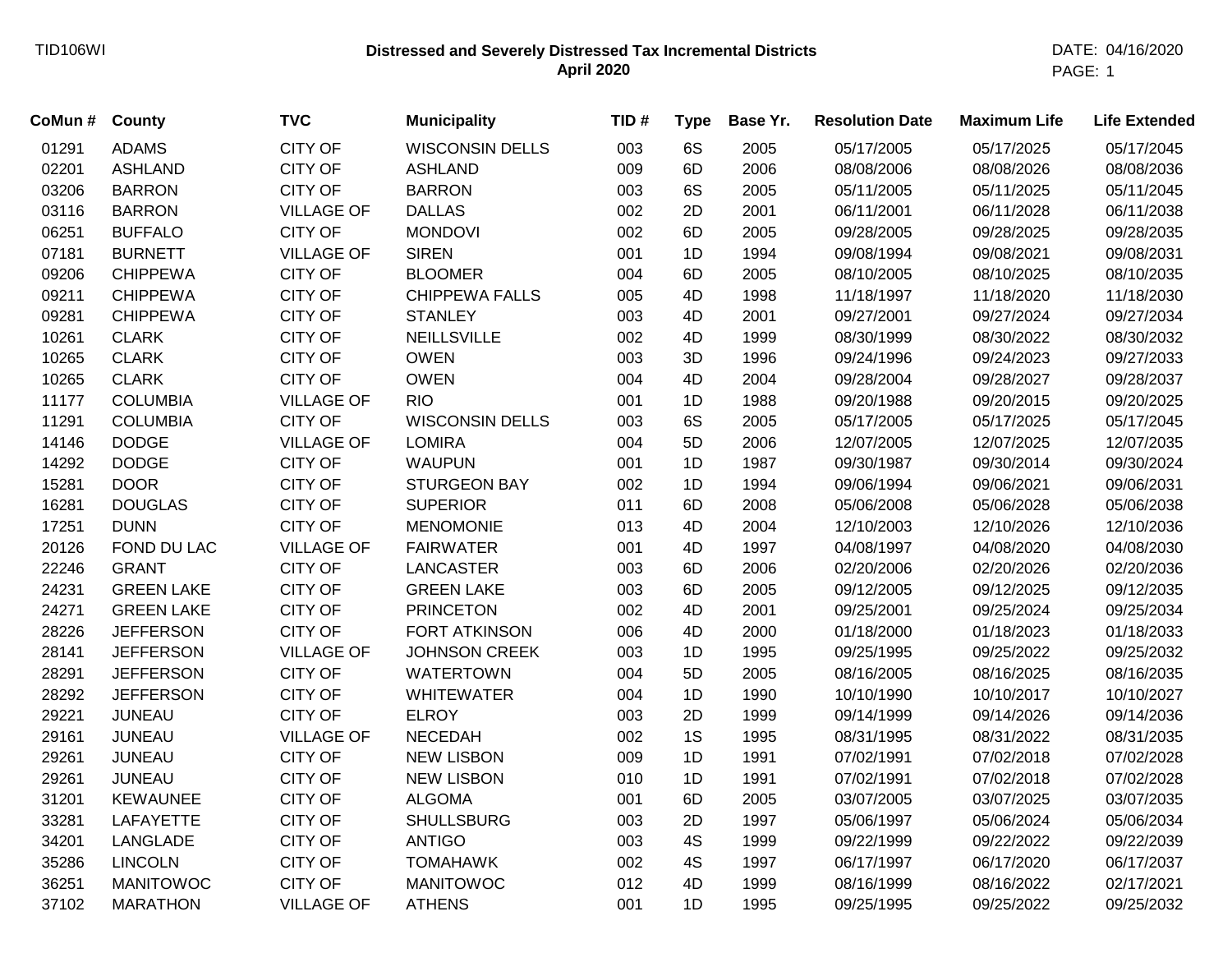## **Distressed and Severely Distressed Tax Incremental Districts** TID106WI DATE: 04/16/2020  **April 2020**

| CoMun# | County           | <b>TVC</b>        | <b>Municipality</b>    | TID# | <b>Type</b> | Base Yr. | <b>Resolution Date</b> | <b>Maximum Life</b> | <b>Life Extended</b> |
|--------|------------------|-------------------|------------------------|------|-------------|----------|------------------------|---------------------|----------------------|
| 37121  | <b>MARATHON</b>  | <b>VILLAGE OF</b> | <b>EDGAR</b>           | 003  | 6D          | 2005     | 10/11/2004             | 10/11/2024          | 10/11/2034           |
| 37145  | <b>MARATHON</b>  | <b>VILLAGE OF</b> | <b>KRONENWETTER</b>    | 001  | <b>5S</b>   | 2005     | 11/03/2004             | 11/03/2024          | 11/03/2044           |
| 37145  | <b>MARATHON</b>  | <b>VILLAGE OF</b> | <b>KRONENWETTER</b>    | 004  | 5D          | 2005     | 11/03/2004             | 11/03/2024          | 11/03/2034           |
| 37146  | <b>MARATHON</b>  | <b>VILLAGE OF</b> | <b>MAINE</b>           | 001  | 4D          | 1997     | 09/29/1997             | 09/29/2020          | 09/29/2030           |
| 37281  | <b>MARATHON</b>  | <b>CITY OF</b>    | <b>SCHOFIELD</b>       | 003  | 3D          | 1997     | 09/22/1997             | 09/22/2024          | 09/22/2034           |
| 38261  | <b>MARINETTE</b> | <b>CITY OF</b>    | <b>NIAGARA</b>         | 002  | 4D          | 1998     | 03/05/1998             | 03/05/2021          | 03/05/2031           |
| 39121  | <b>MARQUETTE</b> | <b>VILLAGE OF</b> | <b>ENDEAVOR</b>        | 001  | 1D          | 1993     | 07/06/1993             | 07/06/2020          | 07/06/2030           |
| 41185  | <b>MONROE</b>    | <b>VILLAGE OF</b> | <b>WARRENS</b>         | 001  | 2S          | 1998     | 05/21/1998             | 05/21/2025          | 05/21/2038           |
| 44201  | <b>OUTAGAMIE</b> | <b>CITY OF</b>    | <b>APPLETON</b>        | 003  | 1D          | 1993     | 11/04/1992             | 11/04/2019          | 11/04/2029           |
| 47121  | <b>PIERCE</b>    | <b>VILLAGE OF</b> | <b>ELLSWORTH</b>       | 007  | 6D          | 2006     | 03/06/2006             | 03/06/2026          | 03/06/2036           |
| 48106  | <b>POLK</b>      | <b>VILLAGE OF</b> | <b>BALSAM LAKE</b>     | 003  | 4D          | 2004     | 08/02/2004             | 08/02/2027          | 08/02/2037           |
| 48106  | <b>POLK</b>      | <b>VILLAGE OF</b> | <b>BALSAM LAKE</b>     | 005  | 3S          | 2006     | 03/06/2006             | 03/06/2033          | 03/06/2046           |
| 48111  | <b>POLK</b>      | <b>VILLAGE OF</b> | <b>CENTURIA</b>        | 001  | 3S          | 1999     | 09/07/1999             | 09/07/2026          | 09/07/2039           |
| 48112  | <b>POLK</b>      | <b>VILLAGE OF</b> | <b>CLAYTON</b>         | 002  | 4D          | 1999     | 08/24/1999             | 08/24/2022          | 08/24/2032           |
| 48165  | <b>POLK</b>      | <b>VILLAGE OF</b> | <b>OSCEOLA</b>         | 002  | 1D          | 1992     | 08/06/1992             | 08/06/2019          | 08/06/2029           |
| 49173  | <b>PORTAGE</b>   | <b>VILLAGE OF</b> | <b>PLOVER</b>          | 005  | 6S          | 2005     | 09/21/2005             | 09/21/2025          | 09/21/2045           |
| 49191  | <b>PORTAGE</b>   | <b>VILLAGE OF</b> | <b>WHITING</b>         | 001  | 1D          | 1994     | 09/30/1994             | 09/30/2021          | 09/30/2031           |
| 51276  | <b>RACINE</b>    | <b>CITY OF</b>    | <b>RACINE</b>          | 010  | 4D          | 2003     | 04/14/2003             | 04/14/2026          | 04/14/2036           |
| 53221  | <b>ROCK</b>      | <b>CITY OF</b>    | <b>EDGERTON</b>        | 007  | 4D          | 2000     | 09/29/2000             | 09/29/2023          | 09/29/2033           |
| 53126  | <b>ROCK</b>      | <b>VILLAGE OF</b> | <b>FOOTVILLE</b>       | 001  | 4D          | 2000     | 09/28/2000             | 09/28/2023          | 09/28/2033           |
| 56171  | <b>SAUK</b>      | <b>VILLAGE OF</b> | <b>PLAIN</b>           | 002  | 6D          | 2006     | 07/12/2006             | 07/12/2026          | 07/12/2039           |
| 56276  | <b>SAUK</b>      | <b>CITY OF</b>    | <b>REEDSBURG</b>       | 003  | 4D          | 1998     | 03/09/1998             | 03/09/2021          | 03/23/2021           |
| 56276  | <b>SAUK</b>      | <b>CITY OF</b>    | <b>REEDSBURG</b>       | 006  | 2D          | 2000     | 07/10/2000             | 07/10/2027          | 07/10/2037           |
| 56181  | <b>SAUK</b>      | <b>VILLAGE OF</b> | <b>SAUK CITY</b>       | 007  | 4D          | 2005     | 03/29/2005             | 03/29/2025          | 03/29/2035           |
| 56291  | <b>SAUK</b>      | <b>CITY OF</b>    | <b>WISCONSIN DELLS</b> | 003  | 6S          | 2005     | 05/17/2005             | 05/17/2025          | 05/17/2045           |
| 58186  | <b>SHAWANO</b>   | <b>VILLAGE OF</b> | <b>TIGERTON</b>        | 001  | 4D          | 1996     | 09/16/1996             | 09/16/2019          | 09/16/2029           |
| 58191  | <b>SHAWANO</b>   | <b>VILLAGE OF</b> | <b>WITTENBERG</b>      | 001  | 4D          | 2000     | 09/25/2000             | 09/25/2023          | 09/25/2033           |
| 59165  | SHEBOYGAN        | <b>VILLAGE OF</b> | <b>OOSTBURG</b>        | 002  | 2D          | 2001     | 08/13/2001             | 08/13/2028          | 08/13/2038           |
| 55106  | <b>ST CROIX</b>  | <b>VILLAGE OF</b> | <b>BALDWIN</b>         | 007  | 6S          | 2007     | 09/12/2007             | 09/12/2027          | 09/12/2047           |
| 55261  | <b>ST CROIX</b>  | <b>CITY OF</b>    | <b>NEW RICHMOND</b>    | 008  | 6S          | 2005     | 06/13/2005             | 06/13/2025          | 06/13/2045           |
| 55181  | <b>ST CROIX</b>  | <b>VILLAGE OF</b> | <b>SOMERSET</b>        | 004  | 6D          | 2008     | 11/27/2007             | 11/27/2027          | 11/27/2037           |
| 60251  | <b>TAYLOR</b>    | <b>CITY OF</b>    | <b>MEDFORD</b>         | 006  | 4D          | 1996     | 09/17/1996             | 09/17/2019          | 09/17/2029           |
| 60251  | <b>TAYLOR</b>    | <b>CITY OF</b>    | <b>MEDFORD</b>         | 008  | 4D          | 1997     | 09/16/1997             | 09/16/2020          | 09/16/2030           |
| 61201  | TREMPEALEAU      | <b>CITY OF</b>    | <b>ARCADIA</b>         | 003  | 1D          | 1994     | 07/28/1994             | 07/28/2021          | 07/28/2031           |
| 61201  | TREMPEALEAU      | <b>CITY OF</b>    | <b>ARCADIA</b>         | 004  | 1D          | 1994     | 07/14/1994             | 07/14/2021          | 07/14/2031           |
| 63221  | <b>VILAS</b>     | <b>CITY OF</b>    | <b>EAGLE RIVER</b>     | 002  | 6S          | 2007     | 09/11/2007             | 09/11/2027          | 09/11/2047           |
| 63221  | <b>VILAS</b>     | <b>CITY OF</b>    | <b>EAGLE RIVER</b>     | 003  | 6S          | 2007     | 09/11/2007             | 09/11/2027          | 09/11/2047           |